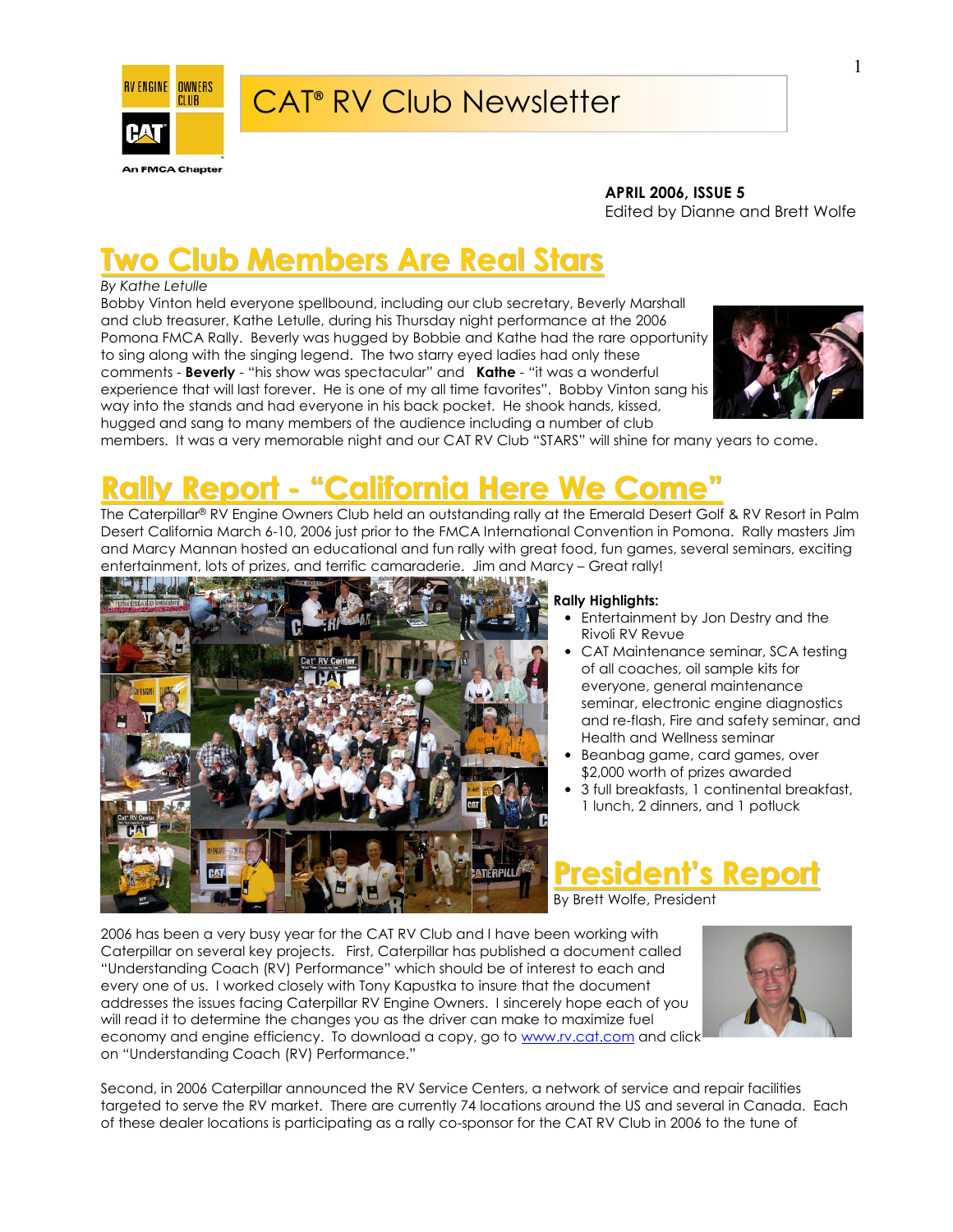

**An FMCA Chapter** 

\$200/location. So when you go in to have your engine serviced at one of the CAT RV Service Centers, be sure to say Thank You! It is this kind of co-sponsor money that is helping to keep rally fees low.

Third, in January, Caterpillar announced that they will pay for one year's membership for anyone buying a NEW coach with a Caterpillar engine. This offer applies to purchases of new coaches only and purchase date must be after January 1, 2006. If you are already a member of the Club and purchase a new CAT-powered coach, Caterpillar will pay your renewal dues for 1 year. To date CAT has not announced that this offer will extend beyond December 31, 2006 so if you or one of your friends is looking at new coaches, make that purchase before the end of the year and get Club membership as an added bonus.

My last topic deals with the explosive growth this Club has had over the past year. We added another 92 new coach members at pre-rallies and the Pomona FMCA bringing our total membership to approximately 850 families. Thanks to each of you for mentioning the club to others and encouraging your friends to join.

As we continue to grow, we need more and more help with all of the work that is required to operate this Club efficiently. In September I asked for help with Parliamentary procedure and Starr Saam stepped forward. Thanks, Starr! Now I am looking for a Rally Coordinator. This person will be responsible for researching and securing locations for future rallies and finding a Rally master to plan and run each rally. The Rally Coordinator does not have to be responsible for running each rally, but should be willing to make the necessary calls to locate and secure a facility acceptable for Club events. If you are willing to help with this important job, please contact me via e-mail at wolfe10@earthlink.net. Full-timers, many of you are extremely well suited for this role as you travel all over the country and know some of the best facilities and fun activities in each area.

# Vice President's Message

By Lamar Keck, Vice President



Thanks to Caterpillar Corporation, Jim and Marcy Mannan (rally masters) and all the volunteers who helped out for another great Cat RV Club rally. The successful rally just ended at Emerald Desert RV Resort in Palm Desert, CA

From there Karen and I went to the FMCA National Convention in Pomona, CA to attend the CAT RV Club chapter fair and business meeting, where we met a lot of folks who were interested in joining our club. We also worked security for the FMCA.

It was great to see a lot of Cat club members at FMCA with their jackets and hats on; it makes great PR for Caterpillar and our club.

Karen and I were in charge of night time entertainment security where a Disney Band, Debbie Reynolds and Bobby Vinton entertained us. We also had one of our own as a celebrity in the Bobby Vinton Show. Kathe Letulle, our Treasurer and Membership Director was on the big screen with Bobby. It was nice to see Kathe made an honorary charter member, when she was given a Caterpillar RV Engine Owners Club jacket at the business meeting, for all the hard work she has done for the club. I'll tell you one thing, the group we had at our Cat RV club rally, The Rivoli's Revue were just as enjoyable. That's just my opinion, but I didn't see anyone leave during the show.

Let's give a BIG THANK YOU to Suzie Adcock from Caterpillar, and all her staff for all the support they give our club. Also a BIG THANK YOU to Brett Wolfe, our President. He is the one who does all the work on the communications between Caterpillar Corporation and our club to get us all the benefits we have that make our club what it is today, an excellent one. Now remember behind a hard working man there is a hard working woman, and that is his wife, Dianne.

Well I better put an end to this or they might not have room in the news letter for it, so remember if it's not a CAT it's a Dog. Have safe travels always, and please keep your Britches between those ditches. 10-4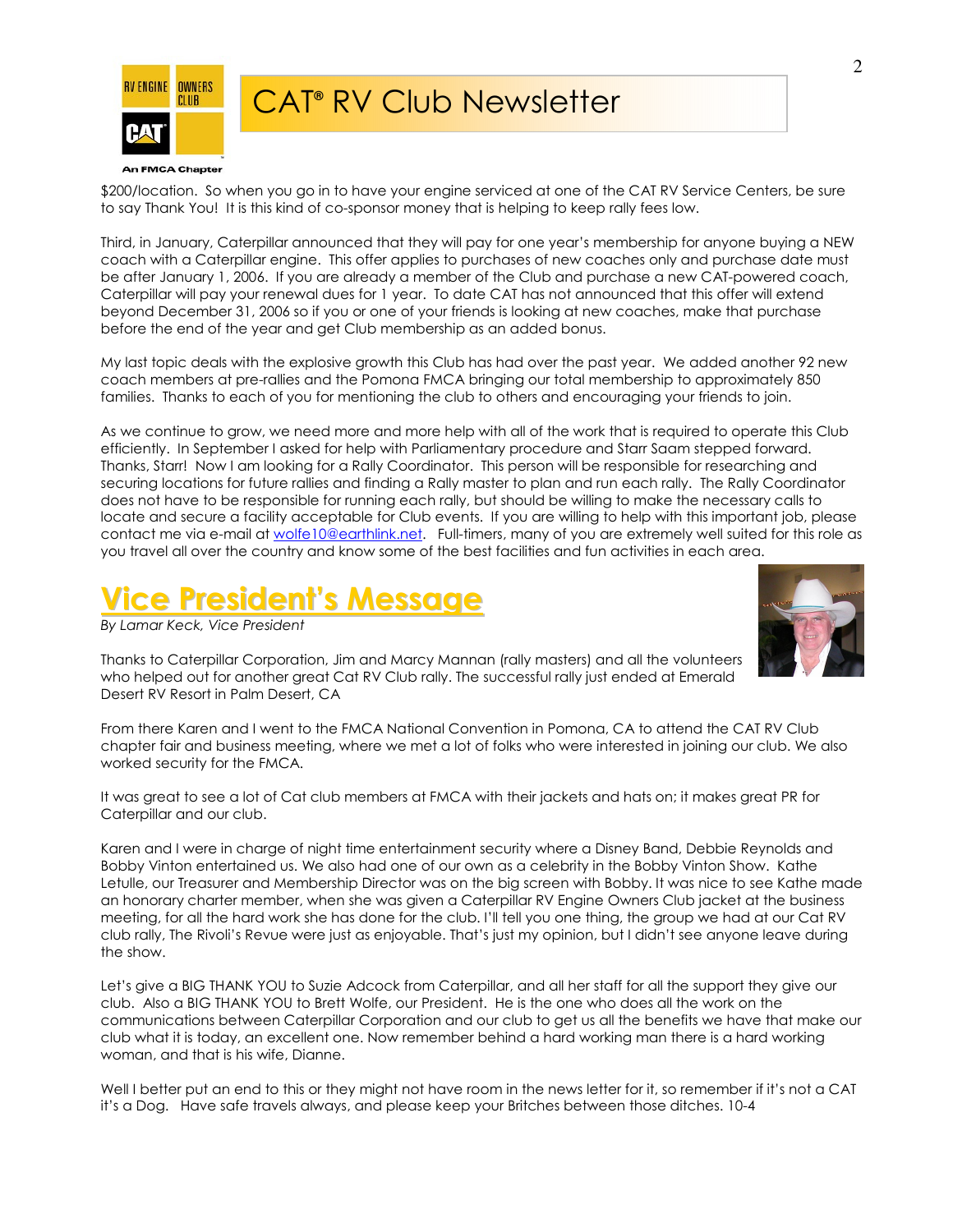

**An FMCA Chapter** 

# Kathe's Korner

By Kathe Letulle, Treasurer

#### And In This Korner: Membership

Last month all members were mailed a post card indicating their Cat RV Club membership status. Per our Club by-laws, membership dues become due and payable November 1 of each year for the following year. FMCA requires that members more than six months behind on dues or members who fail to renew their FMCA membership be dropped from "active" status. Only "active" members may participate in Club activities and receive Club mailings including Caterpillar discount coupons.

Renewal notices for 2007 dues will be mailed to all "active" members this fall. Renewal forms are also available on-line at www.catrvclub.org. If you have questions regarding your current membership status, please feel free to contact me. derrel\_kathe@yahoo.com (derrel\_kathe)

At the recent FMCA Pomona Rally we added 92 new coach members to our CAT RV Club Family, and handed out many more new membership applications. For the first time, new member kits were handed out when initial dues were paid. Normally this process takes 8 weeks to fulfill when applications are received through the mail.

Thanks to all of the volunteers who worked on behalf of the Club at the FMCA Rally: **Chapter Fair** – Brett & Dianne Wolfe, Lamar Keck & Karen Rogers, Jim & Beverly Marshall, Derrel & Kathe Letulle, Don Tallman & Carolyn Bearden, Al & Bobbi Vormittag, George & Starr Saam, Tom James Chapter Meeting - Brett & Dianne Wolfe, Lamar Keck & Karen Rogers, Jim & Beverly Marshall, Derrel & Kathe Letulle, Don Tallman & Carolyn Bearden, Al & Bobbi Vormittag, George & Starr Saam, Sandy Baker **Caterpillar® Booth** - Art & Pricilla James, Frank & Betty Bolthouse, Jim & Carol Evans, Art Gray & Judy Pederson, Ray & Sandy Baker, Don & Bethany Goodman, Don & Bonnie Maus, Jim & Joanne Gillis, Marcy & Jim Mannan, Tom & Ramona Conner, Jane & Ernie Clashman, Dale & Veida Ely, Frank & Janice Koch, Ernie & Jeanette Mylymok (new members signed up at the Chapter fair), Derrel & Kathe Letulle. I would like to thank Al Vormittag for soliciting all the volunteers for the CAT Booth. If I missed anyone, please accept my apology. MANY THANKS TO ALL OF YOU!!! Job well done.



| And in this Korner:<br>last audited 5/27/2005                                                                                                                                                                                                                                                                                                                                                                                                                        | <b>CAT RV Club Treasury Report</b>                                                                                                                                                                  |
|----------------------------------------------------------------------------------------------------------------------------------------------------------------------------------------------------------------------------------------------------------------------------------------------------------------------------------------------------------------------------------------------------------------------------------------------------------------------|-----------------------------------------------------------------------------------------------------------------------------------------------------------------------------------------------------|
| <b>Audited beginning balance</b>                                                                                                                                                                                                                                                                                                                                                                                                                                     | \$28,623.19                                                                                                                                                                                         |
| <b>Category Description</b><br><b>INCOME</b>                                                                                                                                                                                                                                                                                                                                                                                                                         | 5/28/2005-3/20/2006                                                                                                                                                                                 |
| <b>2005 DUES</b><br>2005 Peoria Rally Income<br>2006 California Rally Income<br><b>2006 DUES</b><br><b>2007 DUES</b><br><b>2008 DUES</b><br><b>2009 DUES</b><br>Club logo shirts income<br>Membership fees<br><b>TOTAL INCOME</b>                                                                                                                                                                                                                                    | \$105.00<br>\$9,426.00<br>\$24,561.00<br>\$7,200.00<br>\$380.00<br>\$110.00<br>\$15.00<br>\$680.00<br>\$7,600.00<br>\$50,077.00                                                                     |
| EXPENSES<br>2005 Peoria Rally Expenses<br>2006 California Rally Expenses<br>2006 South Carolina Rally Expense<br><b>Badge Holders</b><br><b>Bank Charge</b><br><b>Board Meeting</b><br>Club logo shirts expense<br>Entertainment<br><b>FMCA - Minot - 2005</b><br>Food<br>Other FMCA - Minot - 2005<br>TOTAL FMCA - Minot - 2005<br><b>FMCA - Perry - 2005</b><br>FMCA - Pomona - 2006<br>Awards<br>Historian<br><b>Mailing Fees</b><br>President<br>Office supplies | \$23,331.06<br>\$24,749.80<br>\$500.00<br>\$795.30<br>\$17.11<br>\$182.00<br>\$2,863.36<br>\$39.96<br>\$1,227.97<br>\$422.38<br>\$1,650.35<br>\$300.50<br>\$15.09<br>\$41.20<br>\$40.00<br>\$407.50 |
| <b>Other President</b><br><b>TOTAL President</b><br><b>Victorville Rally Deposit</b><br>Treasurer<br>Website expenses<br><b>TOTAL EXPENSES</b>                                                                                                                                                                                                                                                                                                                       | \$19.26<br>\$99.63<br>\$118.89<br>\$25.00<br>\$138.68<br>\$127.60<br>\$55,343.40                                                                                                                    |
| Ending Balance as of 3/20/06                                                                                                                                                                                                                                                                                                                                                                                                                                         | \$23,356.79                                                                                                                                                                                         |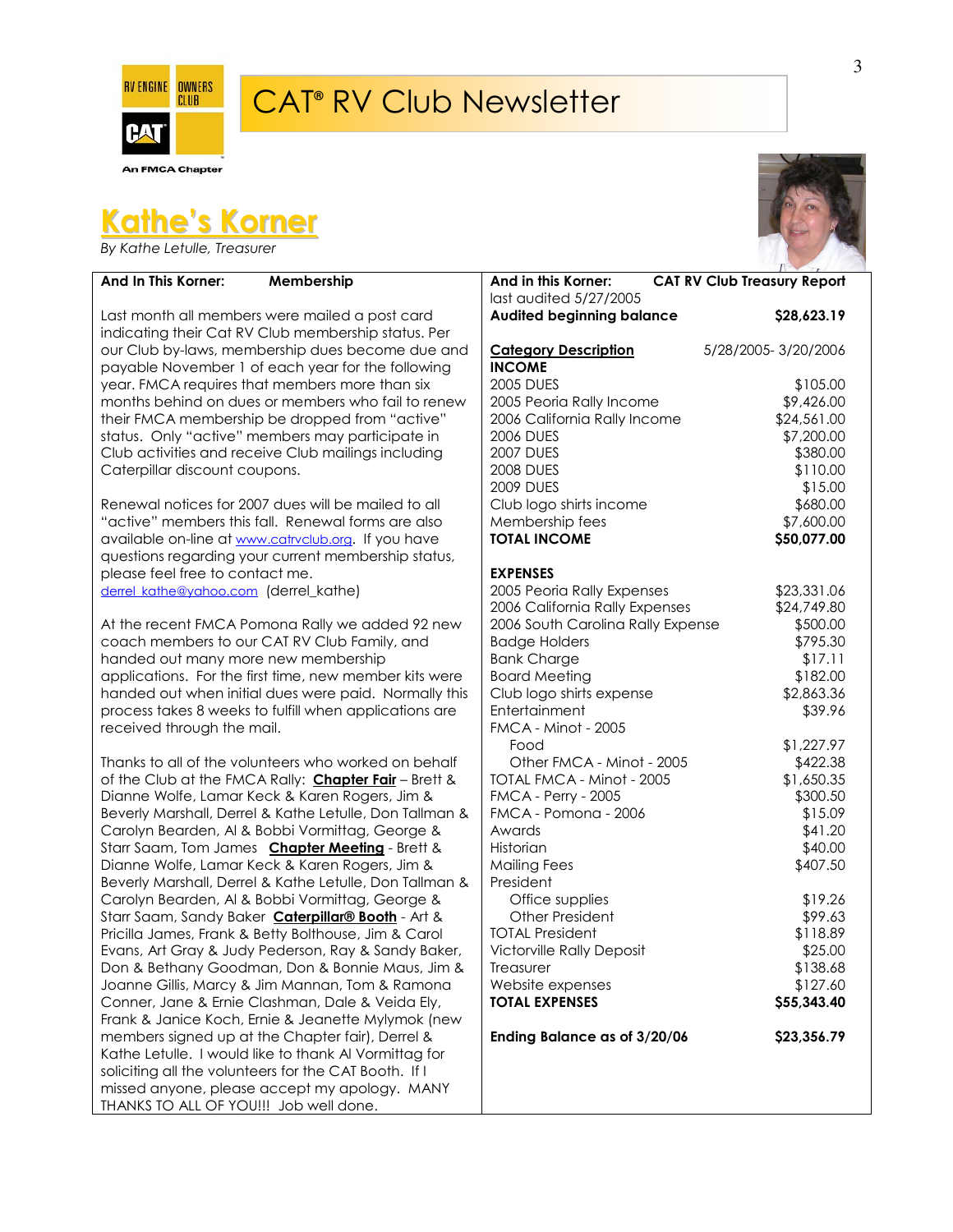

**An FMCA Chapter** 

# d in this korner – shopping

### Logo Shirts: 1 for \$20 2 for \$30

The club has a LIMITED number of club logo shirts available. When they are sold – that is all folks! They are white, 50/50 cotton/polyester blend with embroidered club logo, no pocket. These shirts run large. They are men's sizes so ladies may need to order a smaller size. First come first serve – check with me to ensure your size is available before sending money. www.derrel\_kathe@yahoo.com (derrel\_kathe)

Sizes available are: 10 Small 8 Medium 4 Large 5 X-Large 1 XXX-Large Remember – going – going – gone!!!

### CAT Merchandise:

Several of you have asked about ordering Caterpillar logo merchandise. Click on http://www.shopcaterpillar.com/caterpillar/default.asp and shop to your heart's content.

# **Pomona FMCA Business Meeting Minut**

Tuesday March 21, 2005

By Beverly Marshall, Secretary



Immediately prior to the meeting, President Brett Wolfe introduced Jay Blumenthal, FMCA International Area VP who discussed the upcoming International Area Rally in Gillette, WY. Also in attendance and introduced was Barbara Higgins Vice President International Area.

Club President Brett Wolfe called the meeting to order at approx 4:40 P.M. Kathe Letulle gave the benediction. Don Tallman led the salute to the flag.

Club President Brett Wolfe introduced the club officers: Lamar Keck Vice President, Kathe Letulle Treasurer, Beverly Marshall Secretary, Don Tallman National Director & Club Founder, Al Vormittag Alternate National Director, George Saam Nominating Committee, and Starr Saam Parliamentarian.

Brett then introduced CAT employees: Karl Vandermyde, Jeff Headean, Tony Kupustka, Suzie Adcock, Jackie Cothren, Tad Petrie, and Jim Booth.

Brett Wolfe gave a brief recap of the Cat Rally at Palm Desert and announced that all food left over from the Rally was donated to a local charity.

The minutes of the August 16, 2005 business meeting were posted for members to review as they arrived. Tom James made a motion to accept the minutes as posted. The motion was seconded and passed.

Kathe Letulle gave a financial report with copies posted for review. A motion was made and seconded to accept the report as posted. The motion passed.

Brett Wolfe introduced the Club's National Director Don Tallman who reported that he is the link between the CAT RV Club and the national office of FMCA. He sits on the Governing Board of FMCA. The last meeting was held in Minot ND on August 15, 2005 and the next meeting will be in Charlotte, NC. on August 14<sup>th</sup>, 2006 The following were approved by the board for future International Conventions:

| August 14-17, 2006Charlotte NC |  |
|--------------------------------|--|
| March 19-22, 2007Perry, GA     |  |
| August 13-16, 2007 Redmond, OR |  |
| February 25-28, 2008Pomona, CA |  |
|                                |  |
|                                |  |

Don Tallman made a motion to award "Honorary Charter Member" status to Kathe and Derrel Letulle. They sought to become charter members at the FMCA Buffalo Convention in July 2003 when the Cat RV Club was first announced, but were unable to attend the Albuquerque FMCA Convention where the club was actually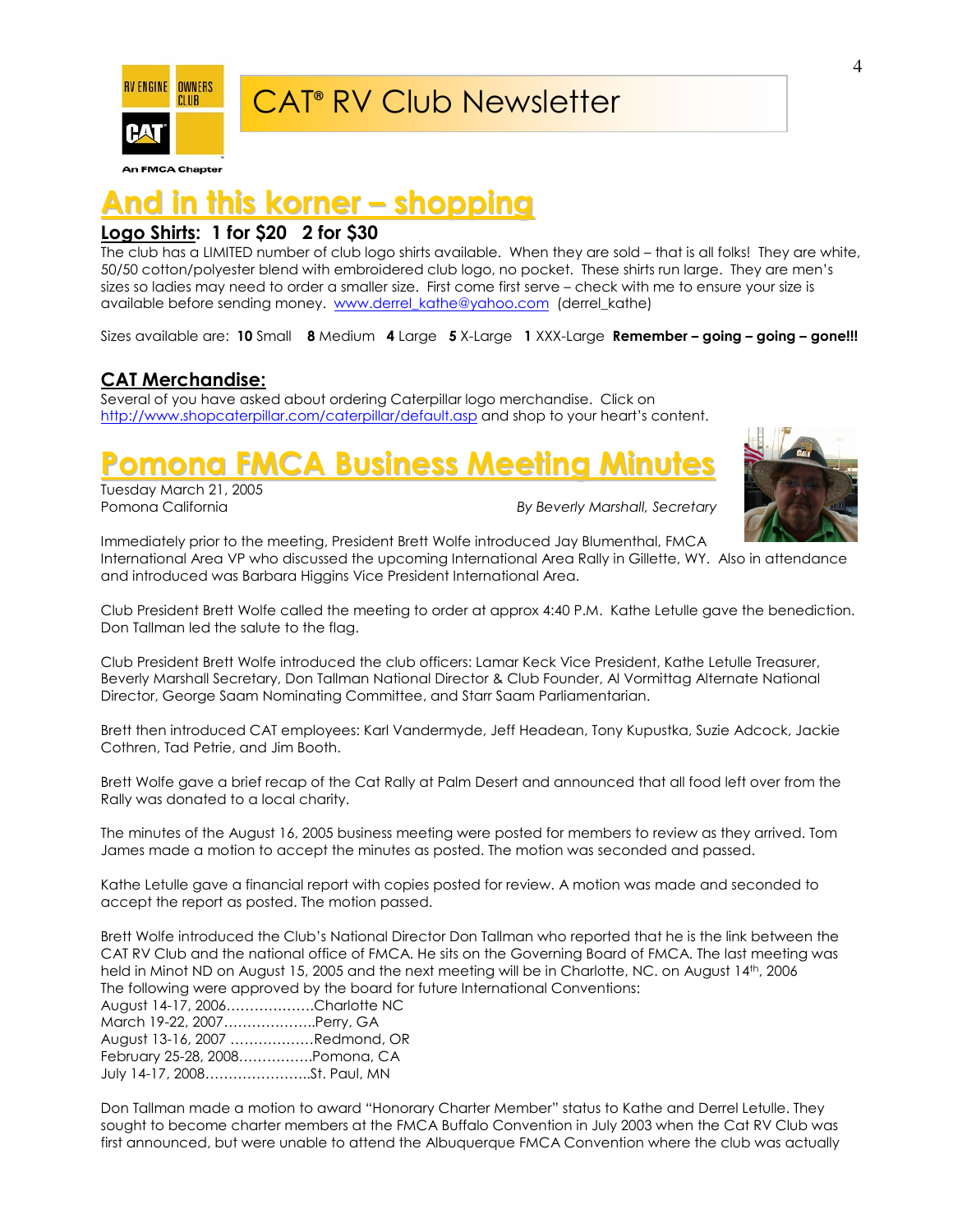

formed. Because of the many hours Kathe spent as Treasurer and the tireless efforts both she and Derrel devoted to build the Club including recruitment of new members they were presented Charter Member jackets. The motion was seconded and approved by the members. Kathe and Darrell Letulle were awarded Charter Member CAT RV Club jackets.

Brett Wolfe then announced that the next Cat RV Club Rally would be July 31-August 4, 2006 in Charleston SC at a cost of \$275.00.The Rally Registration form will be in upcoming Newsletter and 3 days later posted on the Club web site (www.catrvclub.org).

George Saam described the selection process for 2006/7 Officers. Applicants should send their resume to the three members of the nominating committee (addresses in the upcoming Newsletter) with the election at the summer business meeting in Charlotte. George said that in addition to the VP slot, the club needs 2 more members of the Nominating Committee and a Rally Coordinator. Brett announced that Club VP Lamar Kleck was not seeking re-election as he is running for president of another Club.

Brett Wolfe then presented an award to Caterpillar employee Tad Petrie on behalf of the Cat RV Club for his hard work and dedication to the club and its technical web site.

Suzie Adcock recognized Jim and Marcy Mannan for their work as Rally Masters for the Palm Desert Cat RV Club Rally and awarded them gifts.

Suzie then thanked the CAT RV Club and introduced Karl Vandermyde who thanked the Officers and Brett Wolfe for their work in the CAT RV Club.

Brett Wolfe discussed the Co-sponsorship by the 71 Cat RV Dealers and their combined contribution of over \$12,000 to this year's Cat RV Club Rally budget. 2 numbers for \$100.00 gift certificates from Cat RV Centers were drawn and awarded to Ken Wilmon and Col. & Mrs. Erret Porter, lll.

Brett Wolfe asked for a motion that the meeting be adjourned. Tom James made the motion which was seconded and approved by members.

The meeting was adjourned and pizza and refreshments served.

# minatina Committee Report



By George Saam

Hello from the Nominating Committee. Due to the continued growth of our Club, the Nominating Committee needs more help. The Executive Board would like this committee to grow from 3 to 5 members. At this point we have members from both coasts and the middle of the US. Ideally, if another member from the east and west would join this committee we would have excellent representation.

Secondly, the Club will be holding elections at the Charlotte FMCA Convention. Those members interested in helping run the Club are encouraged to send their resumes to the Nominating

Committee. Please designate the office you are seeking, and e-mail resumes to the following committee members:

Rich Shamory - amore@beanstalk.net George Saam – **gmsaam@earthlink.net** Bill Halberstadt – Halberstadt@mindspring.com

Lamar Keck announced at the pre-rally in Palm Desert that he will not be seeking re-election as Vice President as he is running for President of another FMCA chapter. We are actively seeking a Vice Presidential candidate.

Thank you and Happy Trails.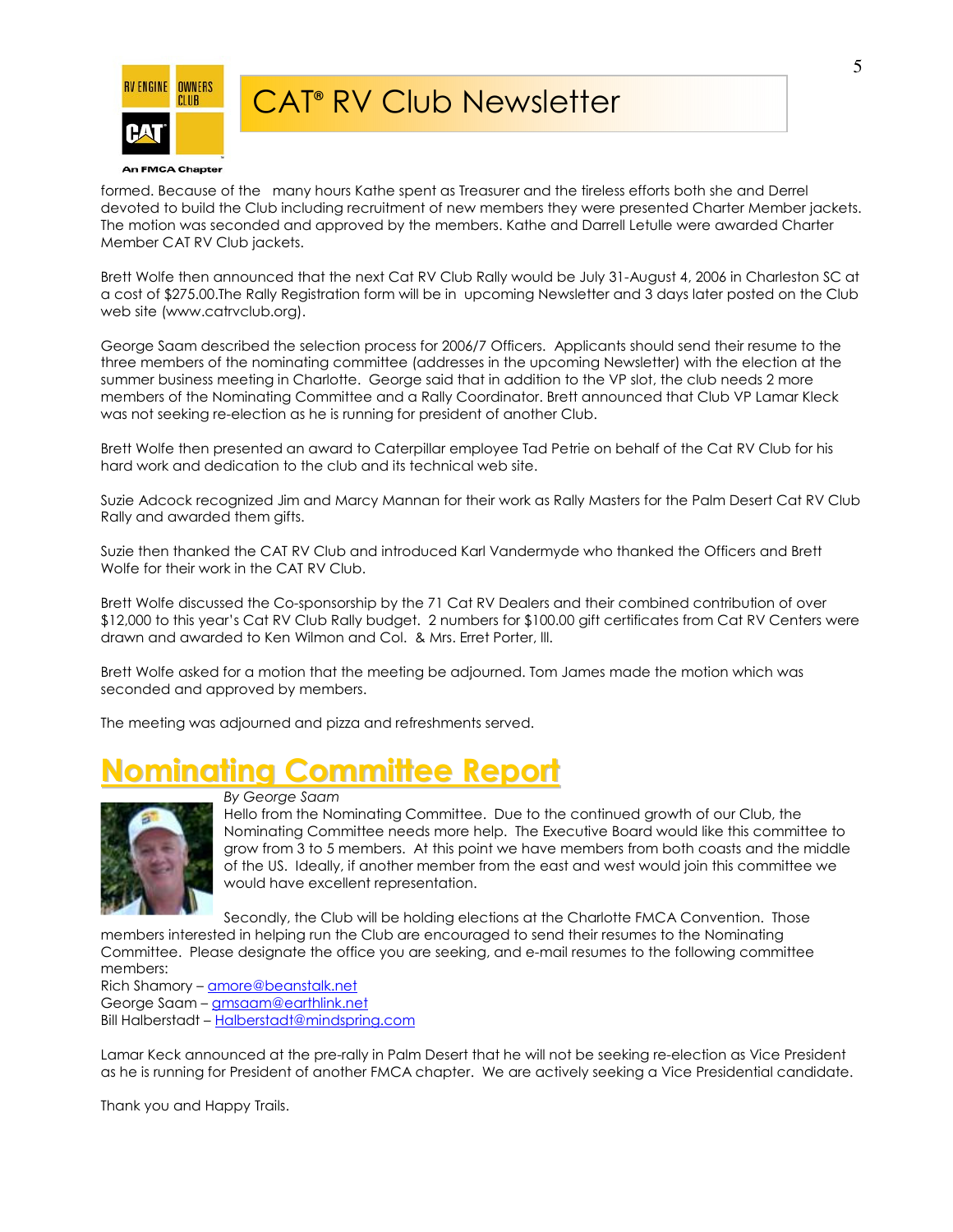

**An FMCA Chapter** 

# are on the Web

- Official Cat RV Club Website: http://www.catrvclub.org/ You will find information about the CAT RV Club, membership applications, rally information, events, pictures & more. Our Webmaster, Rudy Morris, is doing a great job.
- Cat Club Website for technical discussions: http://autos.groups.yahoo.com/group/CATRVCLUB/ This is a discussion group for people with an interest in Caterpillar ® diesels engines. To access, simply obtain a Yahoo ID at yahoo.com and then access the site referenced above and click "Join This Group." No advertisements, for sales, or off topic post are allowed.
- Caterpillar Corp RV Website: rv.cat.com
- Understanding Coach (RV) Performance: Go to : rv.cat.com, then click on the PDF File
- Cat® RV Centers Provide Enhanced Service for Recreational Vehicles: Go to: *rv.cat.com* and click on "Cat RV Centers"
- General RV Information: http://www.rv.net/forum/
- Caterpillar RV Call Center: toll-free 877 777-3126

## Update your personal information on-line

Our Webmaster, Rudy Morris has developed an easy method for you to keep the Club records current. If your address, phone number, or e-mail address changes, you can now use the website to update this information. Go to the club website www.catrvclub.org

Click on "Membership." Click "Update Club Records." Fill in your **Name** and **FMCA** # in the blanks provided and enter the address, phone number and/or e-mail address you want used in the "**Comment**" block Click "Submit" and your updated information will be e-mailed to Caterpillar

# "Doin' the Charleston Rally" , July 31-August 4, 2006

The next CAT RV Club Rally will be held at Exchange Park, 9850 Highway 78, Ladson, SC 29456. This is a very nice fairgrounds facility with 50-amp, full hookups at each site and an air conditioned room for all of our meetings, meals and activities. Ladson is approximately 20 miles northwest of Charleston. This gives us good access to activities and shopping in Charleston with plenty of power and air conditioning at the campground. This is the same facility where Country Coach will be holding their pre-rally the following week.



#### Driving Directions to Exchange Park from Charleston, South Carolina:

- Northwest on Hwy 26 to exit 205 (US-78 West) Approx 15 miles NW of Charleston
- West 2.4 miles on Hwy 78
- Exchange Park is located at 9850 Highway 78, Ladson, SC 29456

Dianne and Brett Wolfe and Derrel and Kathe Letulle are co-rally masters for this event. They have planned some exciting activities, meals and entertainment. Don't miss this one.

A Registration Form and tentative Agenda are included with this newsletter. In addition, the Registration Form may be downloaded from the club website, printed and mailed to the Letulles. Driving

directions to Exchange Park and the Rally Agenda will also be posted on www.catrvclub.org. So keep an eye on the website for additional details. We have 100 sites reserved for this rally, so register today.

CAT, CATERPILLAR, their respective logos and "Caterpillar Yellow" are trademarks of Caterpillar used with permission.

©2005 Caterpillar RV Owners Club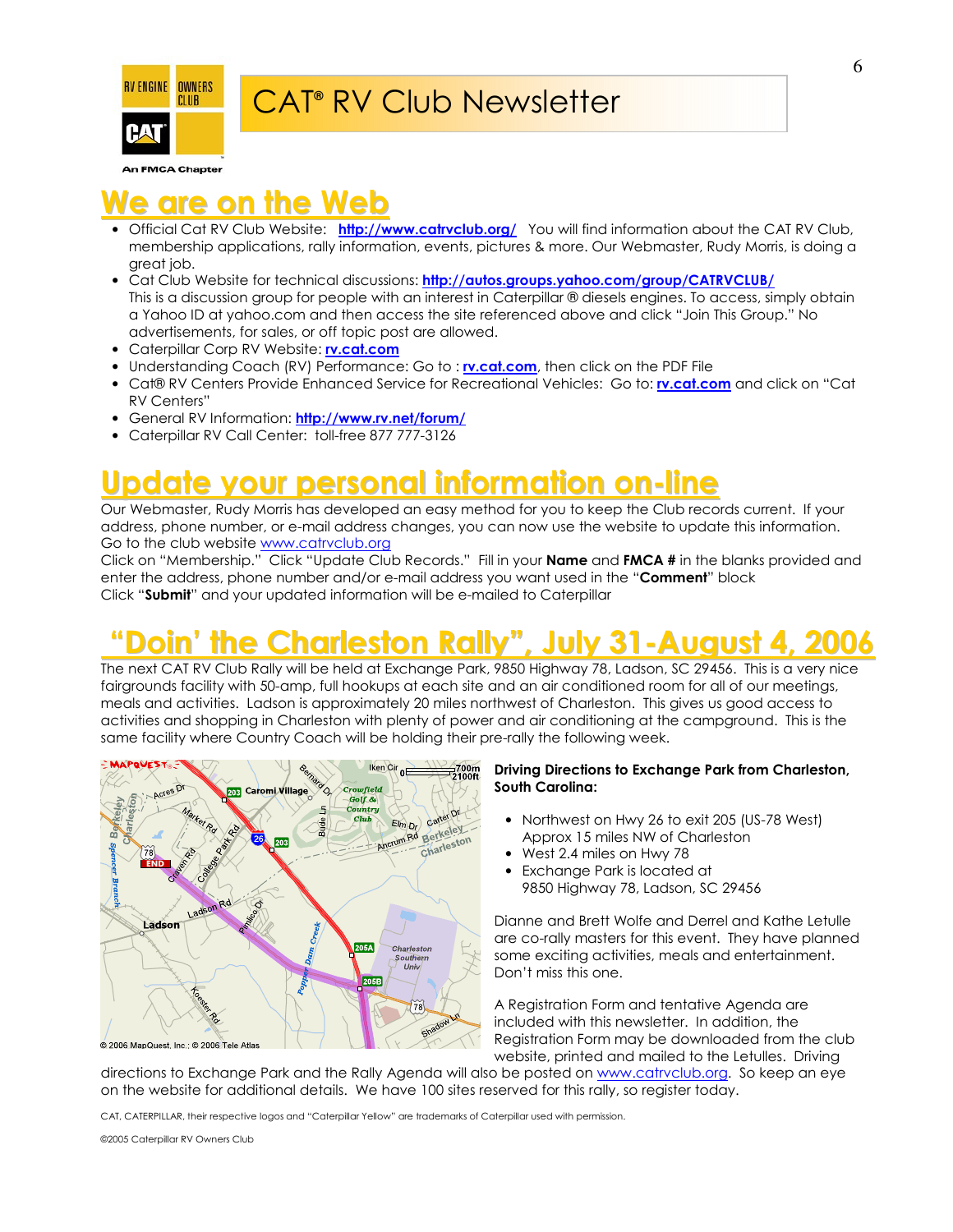

#### **An FMCA Chapter**



# "Doin' the Charleston"



## CAT RV Club Pre-Charlotte Rally Agenda

Exchange Park, 9850 Hwy 78, Ladson, SC 29456

(approx 20 miles NW of Charleston, SC)

### Monday, 7/31/2006

- am-pm Arrival, set up, meet other Club members and relax
- 1:00 pm Round One Big CAT Bean Bag Tournament
- 5:00 pm Depart by bus for Charleston, Joseph P. Riley Jr. Park Baseball Park
- 6:00 pm Dinner & Baseball Game The River Dogs are the 1-A affiliate of the NY Yankees Evening Entertainment – River Dogs vs. Lexington Legends

### Tuesday, 8/1/2006 – CAT DAY

- 8:00 am Full Breakfast
- 9:00 am Caterpillar Maintenance seminar
- 9:00 am Ladies Game Day win prize money!
- 1:00 3:00 pm Craft Class make a set of placemats and coasters to fit your coach
- 4:00 pm Social Hour The Club will provide wine and soft drinks
- 6:00 pm Catered Dinner
	- Evening Entertainment

### Wednesday, 8/2/2006

- 8:00 am Full Breakfast
- General RV Maintenance Seminar
- 1:00 pm "SC Culinary Traditions," a Lowcountry Culinary Seminar presented by Amanda Manning, Culinary FoodPros, Charleston, SC
- 4:00 pm Social Hour The Club will provide wine and soft drinks
- 6:00 pm Catered Dinner

#### Evening Entertainment – Tim Lowry, Storyteller

### Thursday, 8/3/2006

- 8:00 am Full Breakfast
- 10:00 am Finals of the Big CAT Beanbag Tournament
- 10:00 am More ladies games win prize money!
- 10:00 am Golf Outing \$40
- 4:00 pm Social Hour The Club will provide wine and soft drinks
- 5:00 pm Awards ceremony
- 6:00 pm Catered Dinner
	- Evening Entertainment

### Friday, 8/4/2006

- 8:00 am Continental Breakfast (fried biscuits don't miss 'em)
- Departure Day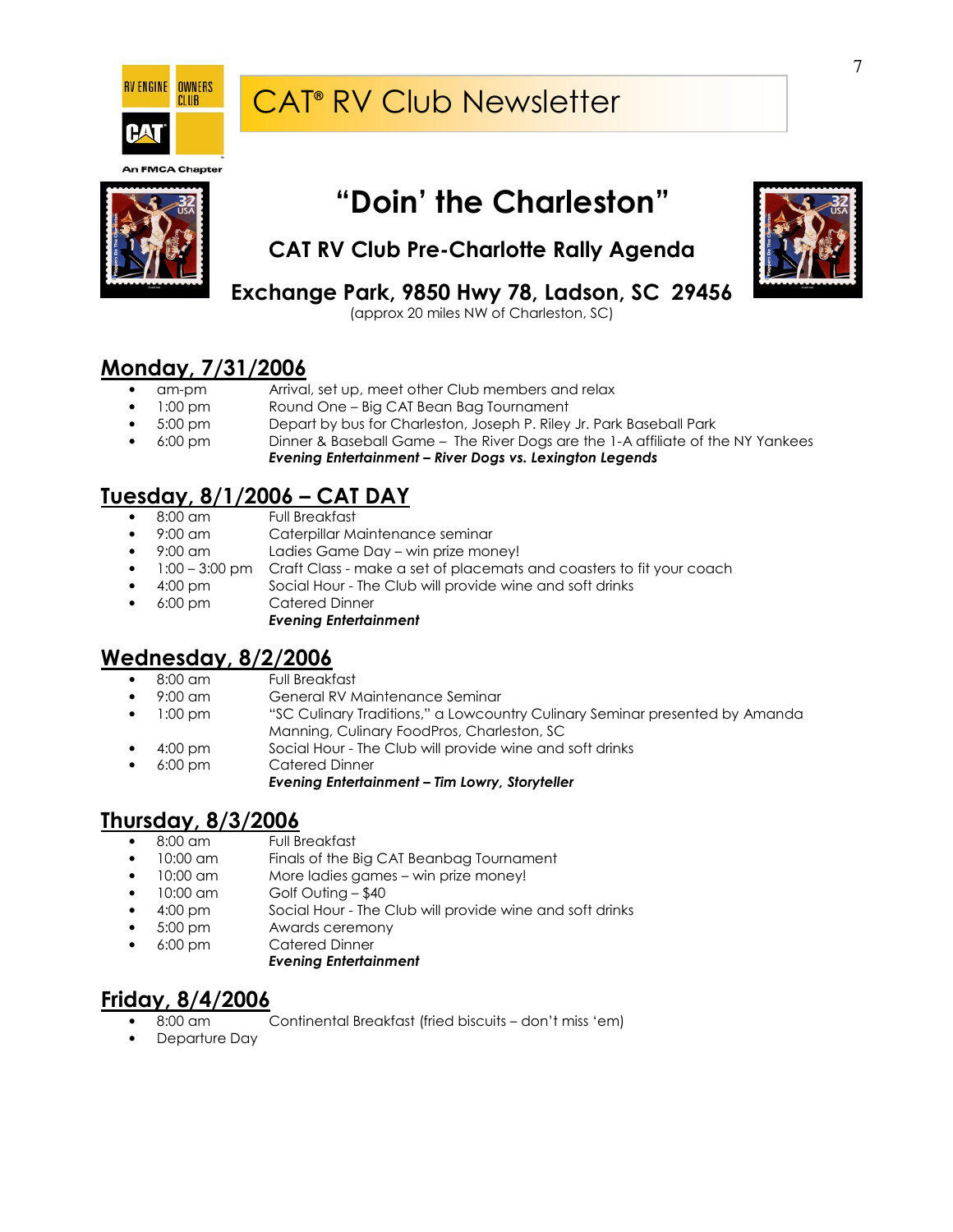

## "Doin' the Charleston"

Rally Registration Form

July 31 – August 4, 2006

Exchange Park, Ladson, SC (near Charleston)

REGISTRATION DEADLINE: July 15, 2006 (100 Coach Limit)

Please print names as you want them to appear on rally name badges

|                                                                                                                                                                                                            | First name: ____________________________                                                                                                               |
|------------------------------------------------------------------------------------------------------------------------------------------------------------------------------------------------------------|--------------------------------------------------------------------------------------------------------------------------------------------------------|
|                                                                                                                                                                                                            |                                                                                                                                                        |
|                                                                                                                                                                                                            |                                                                                                                                                        |
|                                                                                                                                                                                                            | FMCA#:                                                                                                                                                 |
|                                                                                                                                                                                                            |                                                                                                                                                        |
| <b>Street Address</b>                                                                                                                                                                                      |                                                                                                                                                        |
| City                                                                                                                                                                                                       | <b>State</b><br><b>ZIP</b>                                                                                                                             |
|                                                                                                                                                                                                            |                                                                                                                                                        |
| Handicapped: Yes No (circle one)                                                                                                                                                                           |                                                                                                                                                        |
| Emergency contact: _______________<br>Name and phone #                                                                                                                                                     |                                                                                                                                                        |
|                                                                                                                                                                                                            |                                                                                                                                                        |
| Cost BEFORE 6/15/06:<br>Cost <u>AFTER 6/15/06</u> :                                                                                                                                                        | \$275 for 2 people per coach, each additional person \$125. Singles \$225<br>\$325 for 2 people per coach, each additional person \$125. Singles \$275 |
| Total sent with registration: \$ (100% refund if cancelled by 6/15/06)                                                                                                                                     |                                                                                                                                                        |
| Cost of rally includes: 4 nights camping - 50 amp full hookups; 3 full breakfasts, 1 continental breakfast, 4<br>dinners, entertainment, prizes & lots of fun. The meeting room is air conditioned.        |                                                                                                                                                        |
| There will be an optional Golf outing – 18-hole championship course. The fee for this activity is \$40. Please<br>indicate if you will participate: Yes No (circle one) Fee to be paid at the golf course. |                                                                                                                                                        |
| Fill out form, make check payable to <b>FMCA CAT RV Club</b> & mail to:<br><b>Kathe Letulle</b><br>P.O. Box 8761                                                                                           |                                                                                                                                                        |

Early arrivals should see Dianne/Brett Wolfe or Derrel/Kathe Letulle upon arrival to pay additional camping fees of \$22/night. Please do not arrive before Sunday, July 30, 2006.

 Hot Springs, AR 71910-8761 Cell – 501-984-3148